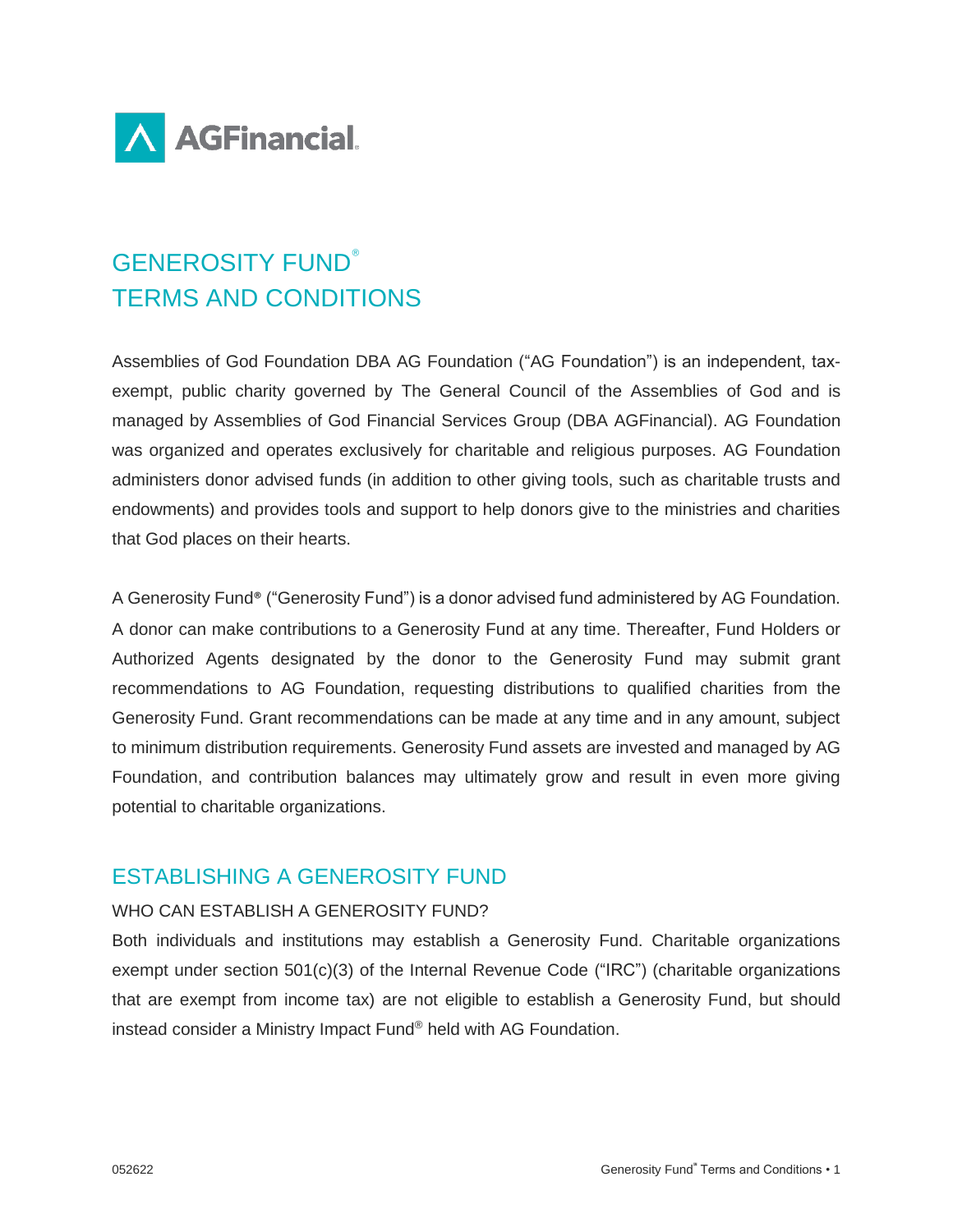#### HOW TO ESTABLISH A GENEROSITY FUND

Eligible donors may establish a Generosity Fund by completing an application online at agfinancial.org/generosityfund. Each Generosity Fund requires an initial irrevocable contribution to AG Foundation of \$10,000 or more. Initial funding should be in the form of cash. Once the Generosity Fund application and initial funding are received and approved by AG Foundation, additional contributions to the Generosity Fund may be made.

Each Generosity Fund application shall be subject to the review and approval of AG Foundation. AG Foundation shall have all discretion as to the acceptance of each Generosity Fund application. AG Foundation may, in its sole discretion and for any reason, elect to not accept a Generosity Fund application.

## NAMING A GENEROSITY FUND

As part of the application process, the party completing the application will be prompted to create a name for the Generosity Fund. Most Generosity Funds are named after the initial donor(s) or their family (*e.g.*, "The John and Jane Doe Generosity Fund" or "The Doe Family Generosity Fund"). Less personal names are also allowed (*e.g.*, "The Big Giving Generosity Fund"). Names should avoid use of words like "Foundation" or "Endowment" in the name to avoid confusion as to the legal structure of the Generosity Fund. AG Foundation reserves the right to reject any name for a Generosity Fund, and in that event, will contact the applicant for an alternate name.

## FUND HOLDERS

Each Generosity Fund established by individuals must have at least one (1) Fund Holder, up to a maximum of three (3) additional Fund Holders. Each Fund Holder must be an individual over the age of 21. Each Fund Holder will have equal access and privileges to the Generosity Fund. For the purposes of this document, the term "Fund Holder" may refer to a single individual acting alone or to multiple individuals serving together in relation to a Generosity Fund. Additionally, the term "donor" throughout this document will generally refer to a Fund Holder but is left as a generalized term in order to cover all possible circumstances.

A Fund Holder has management of key elements of the Generosity Fund and will also be the individual with whom AG Foundation communicates regarding the Generosity Fund. A Fund Holder may recommend distributions from the Generosity Fund, may add and remove Fund Holders, may add and remove Successor Advisors, may change the name of the Generosity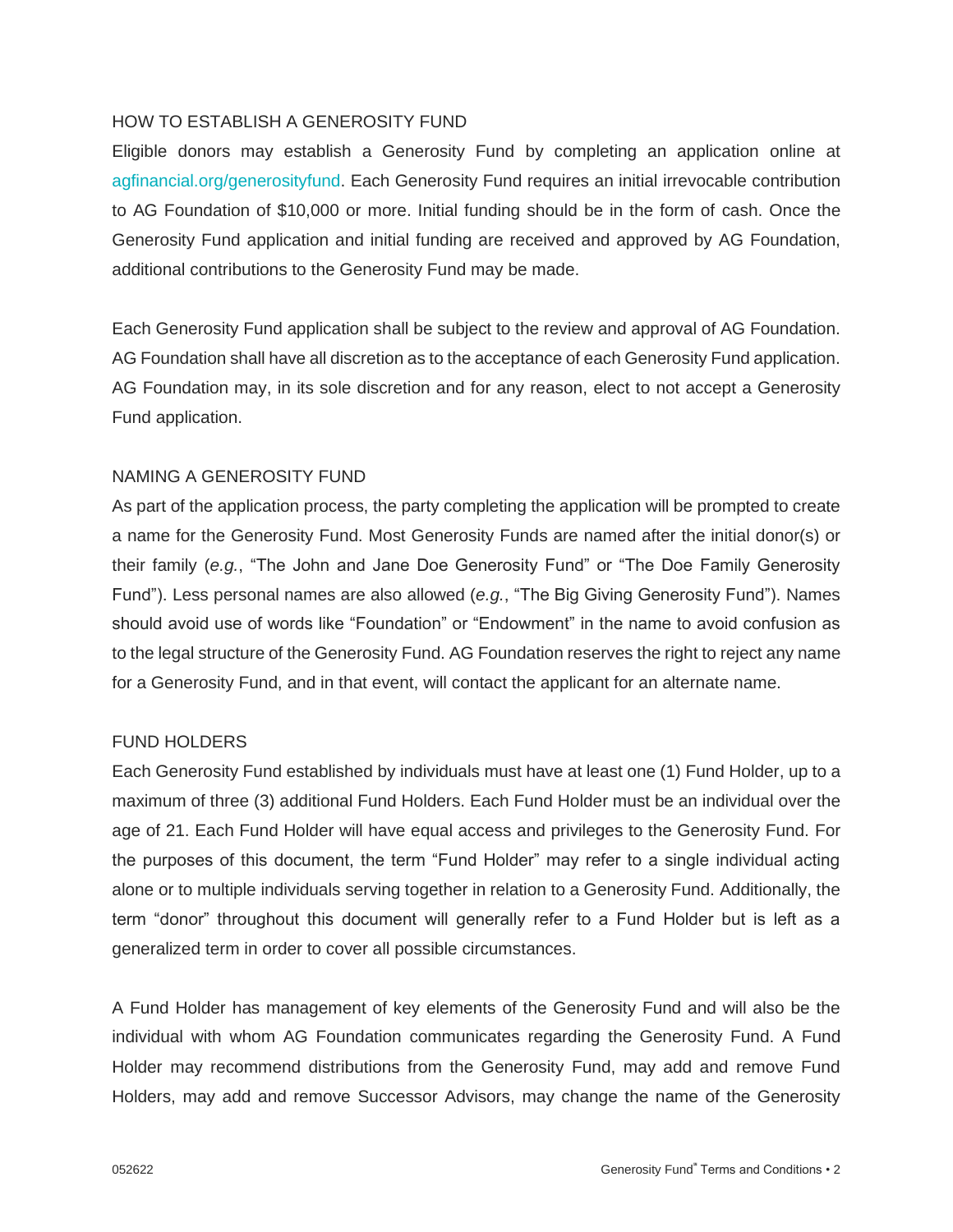Fund, and may direct that the Generosity Fund be closed once all assets held by the Generosity Fund have been distributed. Removing a Fund Holder may require consent of all Fund Holders related to that Generosity Fund. Communication regarding the Generosity Fund will be sent to the Fund Holder(s) at the address and/or email address that each Fund Holder provides to AG Foundation for such communications. A Fund Holder may add or modify his or her own contact information at any time.

Upon the death of a Fund Holder, any remaining Fund Holders will retain all privileges and powers to recommend grants and name Successor Advisors, including the privilege and power to name new Successor Advisors and replace any Successor Advisors previously named.

## AUTHORIZED AGENTS

Each Generosity Fund established by an institution must have one (1) Online Access Administrator who will have the initial sole authority over the Generosity Fund. The Online Access Administrator can appoint Authorized Users with either view only or full access to the Generosity Fund. The Online Access Administrator and any Authorized User ("Authorized Agents") with full access granted will be the individuals with whom AG Foundation communicates regarding the Generosity Fund. An Authorized Agent may recommend distributions from the Generosity Fund, may change the name of the Generosity Fund, and may direct that the Generosity Fund be closed once all assets held by the Generosity Fund have been distributed. Communication regarding the Generosity Fund will be sent to the Authorized Agent at the address and/or email address provided to AG Foundation for such communications. An Authorized Agent may add or modify his or her own contact information at any time.

Upon the death or removal from the institution of an Authorized User, any remaining Authorized Users will retain all privileges and powers to recommend grants. Upon the death or removal from the institution of the Online Access Administrator, the institution must designate a new Online Access Administrator.

#### SUCCESSOR ADVISORS

Fund Holders may name or remove a Successor Advisor to a Generosity Fund at any time. A Successor Advisor is an individual appointed by the Fund Holder to carry forward the giving goals of the Fund Holder upon the passing or incapacity of all named Fund Holders.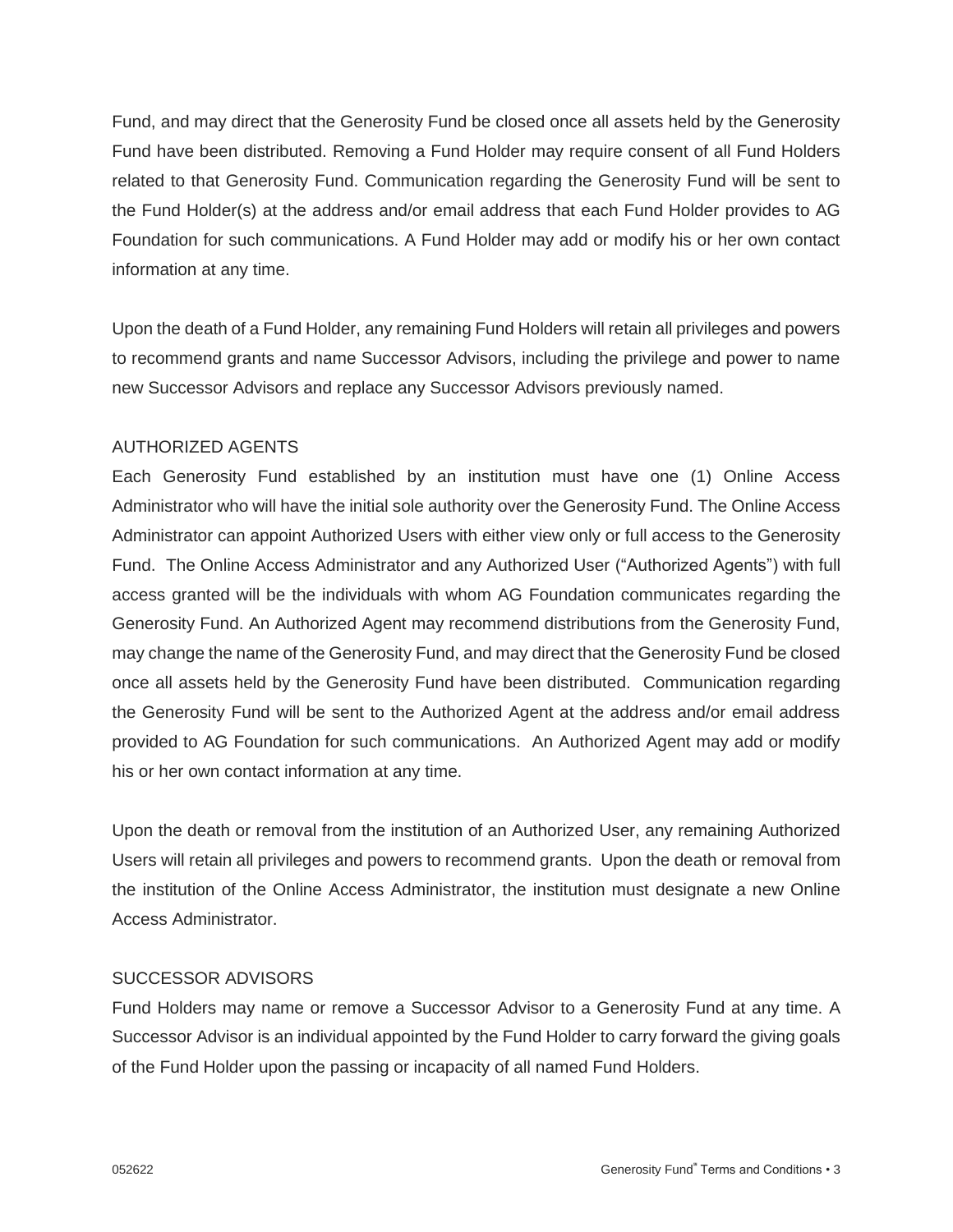A Successor Advisor must be an individual over the age of 21 at the time that individual becomes active as a Successor Advisor. A named Successor Advisor who is not 21 or older at the time that individual would otherwise become active will not be allowed to serve as Successor Advisor. AG Foundation recommends that Fund Holders review Successor Advisors at least once a year or more often, if necessary, to ensure that a Successor Advisor meets the age requirement, is an individual capable of carrying forward the giving goals of the Fund Holder, and that his or her contact information is correct. Successor Advisors can be changed via Online Access to the Generosity Fund at any time before the death of all Fund Holders.

Successor Advisors are not available for Generosity Funds established by institutions.

# DEFAULT CHARITIES

Fund Holders may name or remove a Generosity Fund's Default Charity via Online Access at any time before the death of all Fund Holders. In the event that a Successor Advisor is not named and all Fund Holders are deceased, AG Foundation will distribute the balance of the Generosity Fund according to any Default Charity direction provided by the Fund Holder during their life. In the event that a Default Charity was not named by the Fund Holder, the balance of the Generosity Fund will be granted to one or more IRS-qualified public charities, giving preference to any charities or purposes identified by a Fund Holder or a Successor Advisor over time or to which funds were recommended for granting by the Fund Holder or a Successor Advisor at any time.

Authorized Agents may name or remove a Generosity Fund's Default Charity via Online Access at any time. In the event that a Default Charity is not named by an Authorized Agent and the institution ceases to exist, the balance of the Generosity Fund will be granted to one or more IRSqualified public charities, giving preference to any charities or purposes identified by an Authorized Agent over time or to which funds were recommended for granting by the Authorized Agent at any time.

## TERMINATION OF ADVISORY PRIVILEGES

AG Foundation reserves the right to terminate any privileges of any person with respect to a Generosity Fund upon sixty (60) days written notice to the Fund Holder or Authorized Agent of the Generosity Fund at his or her last known US postal address as reflected in the Generosity Fund records. This reservation of rights is intended to protect the interests of AG Foundation in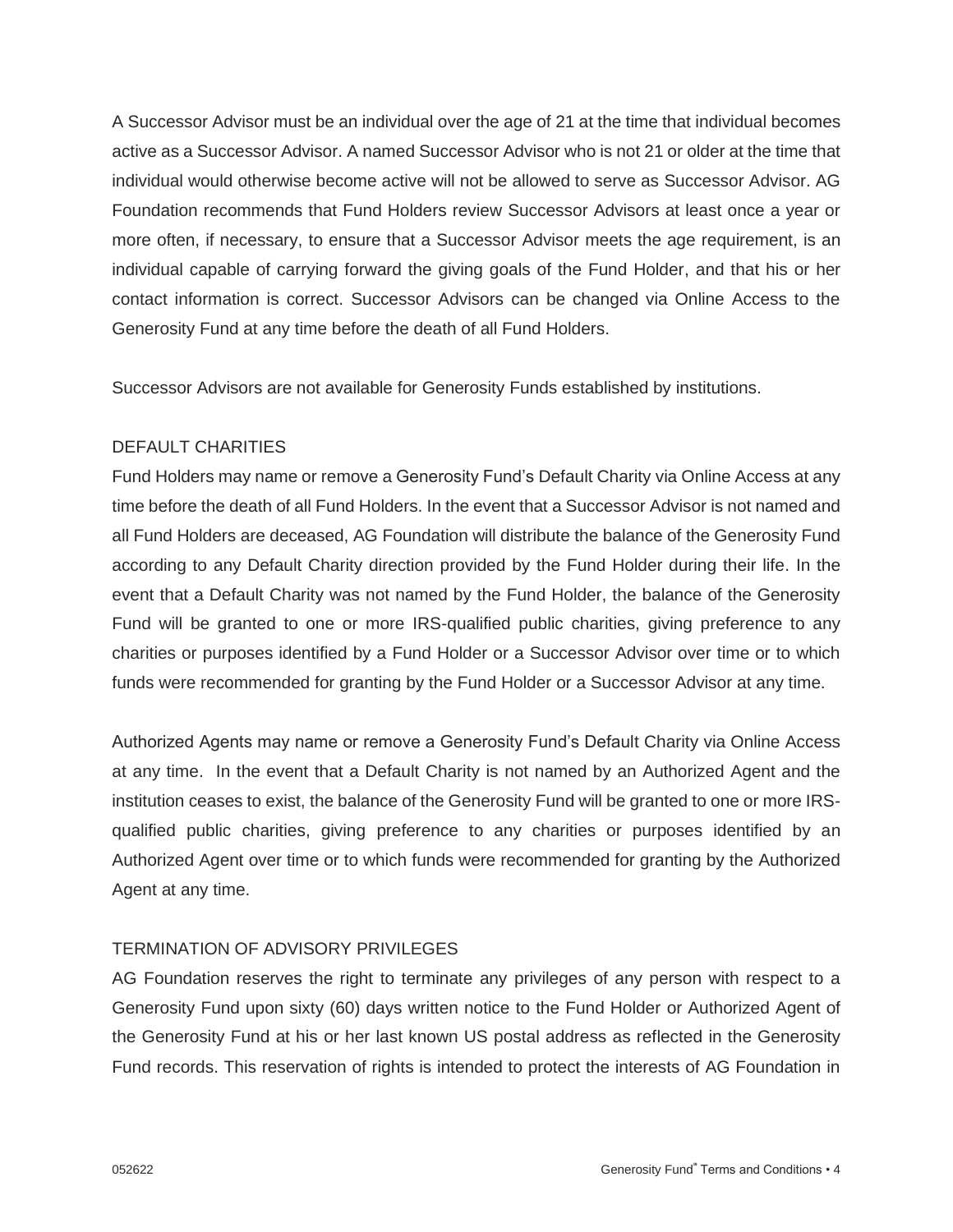the Generosity Fund and to manage the interests of AG Foundation related to the individuals associated with Generosity Funds.

# **CONTRIBUTIONS**

# IRREVOCABLE NATURE OF CONTRIBUTIONS

Each contribution to a Generosity Fund shall be an irrevocable gift to AG Foundation. Each contribution to a Generosity Fund shall be subject to the review and approval of AG Foundation. AG Foundation shall have sole discretion as to the acceptance and application of all gifts and may elect to not accept a contribution. Note that AG Foundation's receipt or possession of a contribution does not constitute acceptance by AG Foundation of that contribution. Acceptance of a contribution is only final when affirmatively accepted by AG Foundation after completion of its own internal gift acceptance process. AG Foundation may perform its own due diligence before acceptance of a contribution, and AG Foundation may decline a contribution based on that due diligence or for any other reason. If AG Foundation declines to accept a contribution, the contribution will be returned to the donor as soon as practicable. AG Foundation will hold exclusive legal control over any contribution once accepted. Once a contribution is accepted by AG Foundation, that contribution is irrevocable and is not refundable.

# TYPES OF CONTRIBUTIONS

Generosity Funds are intended to be funded online with cash, but contributions may also be made to a Generosity Fund by check for offline processing. After the initial gift has been completed, a Generosity Fund can accept the following types of assets:

• CASH

AG Foundation accepts contributions of cash denominated in US Dollars. Preference is given to delivery of funds by electronic funds transfer (EFT), but funds may also be delivered by wire or by check. Checks should be made payable to AG Foundation with specific reference to the Generosity Fund name and number listed in the memo field. Checks payable to a third-party and endorsed to AG Foundation will not be accepted. Upon receipt of a contribution in good order, together with acceptable documentation supporting the contribution, AG Foundation will typically process the contribution on the business day on which the contribution was received by AG Foundation.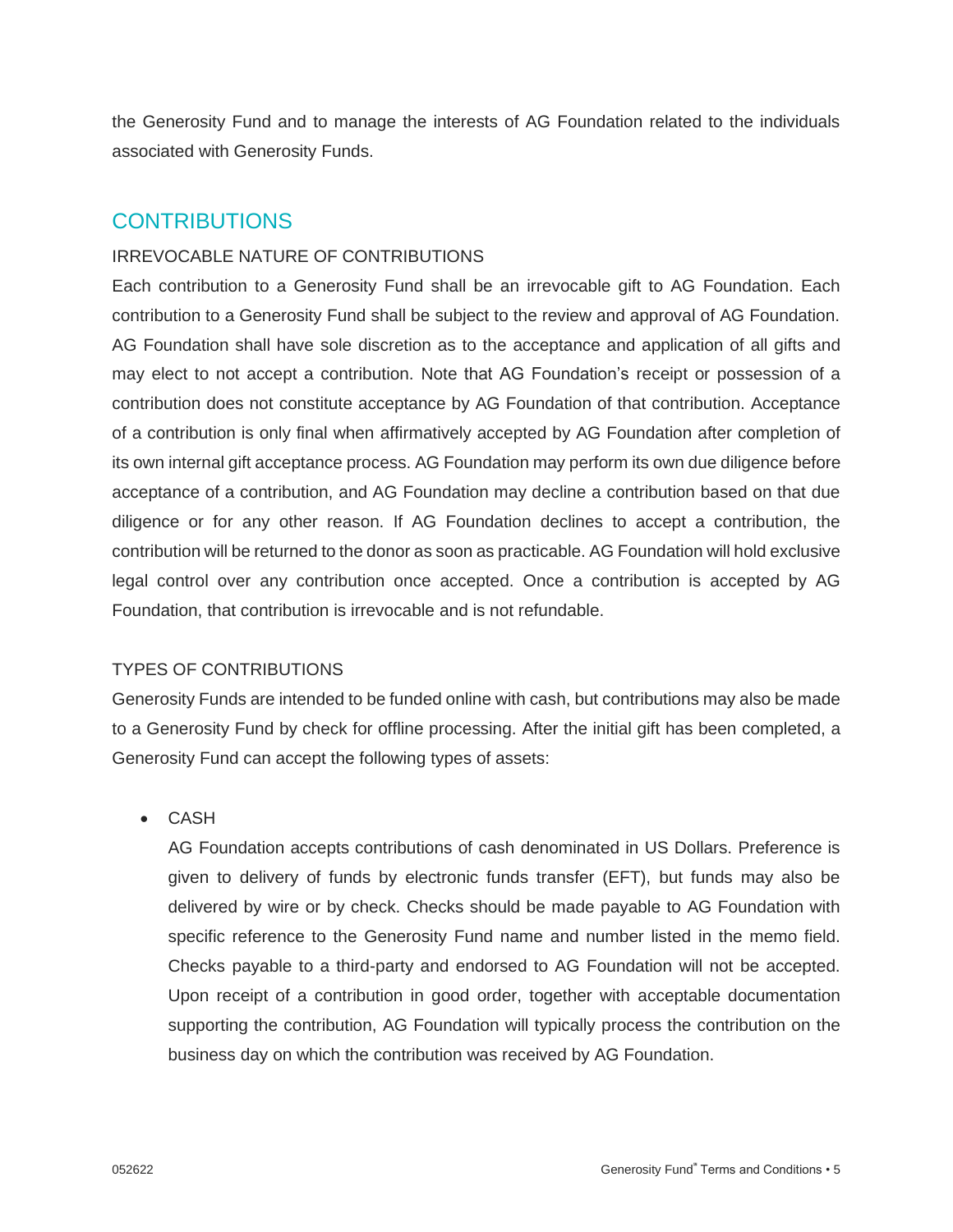# • ELECTRONIC FUNDS TRANSFER (EFT)

Contributions to a Generosity Fund may be made via EFT for the purposes of transferring funds electronically from a bank account. Transfers are processed through the Automated Clearing House (ACH) system, and the bank from which the contribution originates must participate in the ACH system to use the service. AG Foundation does not charge a fee to use EFT, although the originating bank may charge transaction fees. Contributions made by EFT from a bank account to AG Foundation for a Generosity Fund are not available to fulfill grant recommendations until the funds are cleared by the bank, received, and accepted by AG Foundation. AG Foundation will not be liable for failure to complete an EFT transaction. If an EFT contribution is returned unpaid for insufficient funds, a closed account, or any other reason, a fee will be charged for processing the return. Currently the fee is \$25 but is subject to change by AG Foundation without notice to Fund Holders, Advisors, or Authorized Agents. If recurring contributions have been established, upon a second returned contribution the recurring contribution authorization will be suspended.

# • PUBLICLY TRADED SECURITIES

Once the fund is established, publicly traded securities such as mutual funds shares, exchange traded fund shares, stocks, and bonds may be contributed to a Generosity Fund by a broker transfer of securities in deliverable form to an AG Foundation fiduciary account. Additional paperwork will be required to transfer ownership to AG Foundation for benefit of the Generosity Fund. Upon receiving the proper paperwork and contributed securities in good order, AG Foundation will sell the securities at the earliest possible date but reserves the right to sell at any time.

Contributions of stocks, mutual funds, and other publicly traded securities held at a financial institution will be processed when the assets are received in good order, and reviewed and approved by AG Foundation along with a Letter of Authorization signed by the owner or other authorized signer of the originating account. Fractional shares of stock positions generally cannot be contributed unless the entire brokerage position is being contributed. If fractional shares of stock positions are transferred without contributing the entire brokerage position, the contribution will be rounded down to the nearest whole share. If the entire brokerage position is contributed and a fractional share is involved in the transfer, additional processing time may be required. Other processing delays may result based on tax lot and in situations involving an "unknown" cost basis. Contributions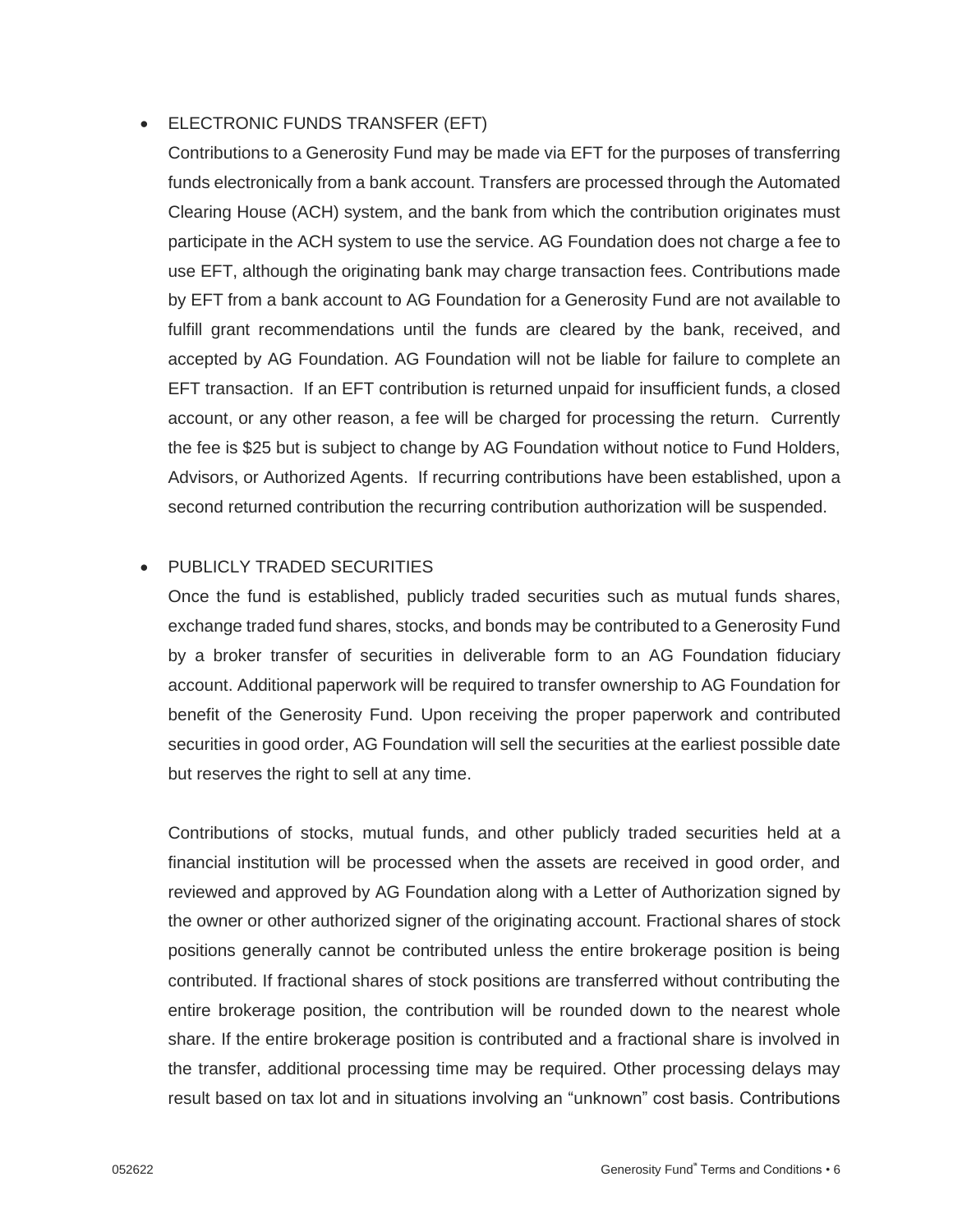of mutual funds may require two to four weeks once AG Foundation has received the original Letter of Authorization and all other required documentation required.

Non-publicly traded assets, such as shares and interests in privately held companies, may be accepted as funding for a Generosity Fund but require a case-by-case analysis by AG Foundation. Contact AG Foundation directly for an estimated timeframe for the consideration and acceptance of a contribution of restricted stock or non-publicly traded assets (assets that are not readily liquid), including real estate.

Funding options for Generosity Funds are limited to the above contribution methods, but other property, such as real estate or personal property, may be accepted by AG Foundation and used for funding other charitable instruments such as charitable trusts, customized donor advised funds, endowments, and charitable gift annuities.

# CONTRIBUTION MINIMUMS

The minimum initial contribution to AG Foundation to establish a Generosity Fund is \$10,000 and must be made in cash via EFT. Additional contributions must be a minimum of \$100.

## PROCESSING OF CONTRIBUTIONS

All contributions made to a Generosity Fund will be reviewed before acceptance by AG Foundation, and the processing time may vary. AG Foundation processes contributions on weekdays that are not holidays, and contributions are processed as quickly as possible after all assets (and in the case of non-cash assets, any related paperwork) have been received. Processing times may take longer during high volume periods. Regardless of processing times, the date of receipt of assets by AG Foundation (in a manner that irrevocably relinquishes the donor's ownership and control of those assets to AG Foundation) will generally be treated as the date of the contribution.

## COSTS ASSOCIATED WITH CONTRIBUTIONS

In the event a contribution is made to a Generosity Fund that results in AG Foundation incurring costs, including but not limited to, tax consequences to AG Foundation, costs related to receiving, holding, or selling contributed property, or any other fees or charges, AG Foundation may allocate such costs incurred to the Generosity Fund for which the contribution is intended. AG Foundation works to liquidate non-cash contributions in a timely manner and, upon sale of non-cash assets,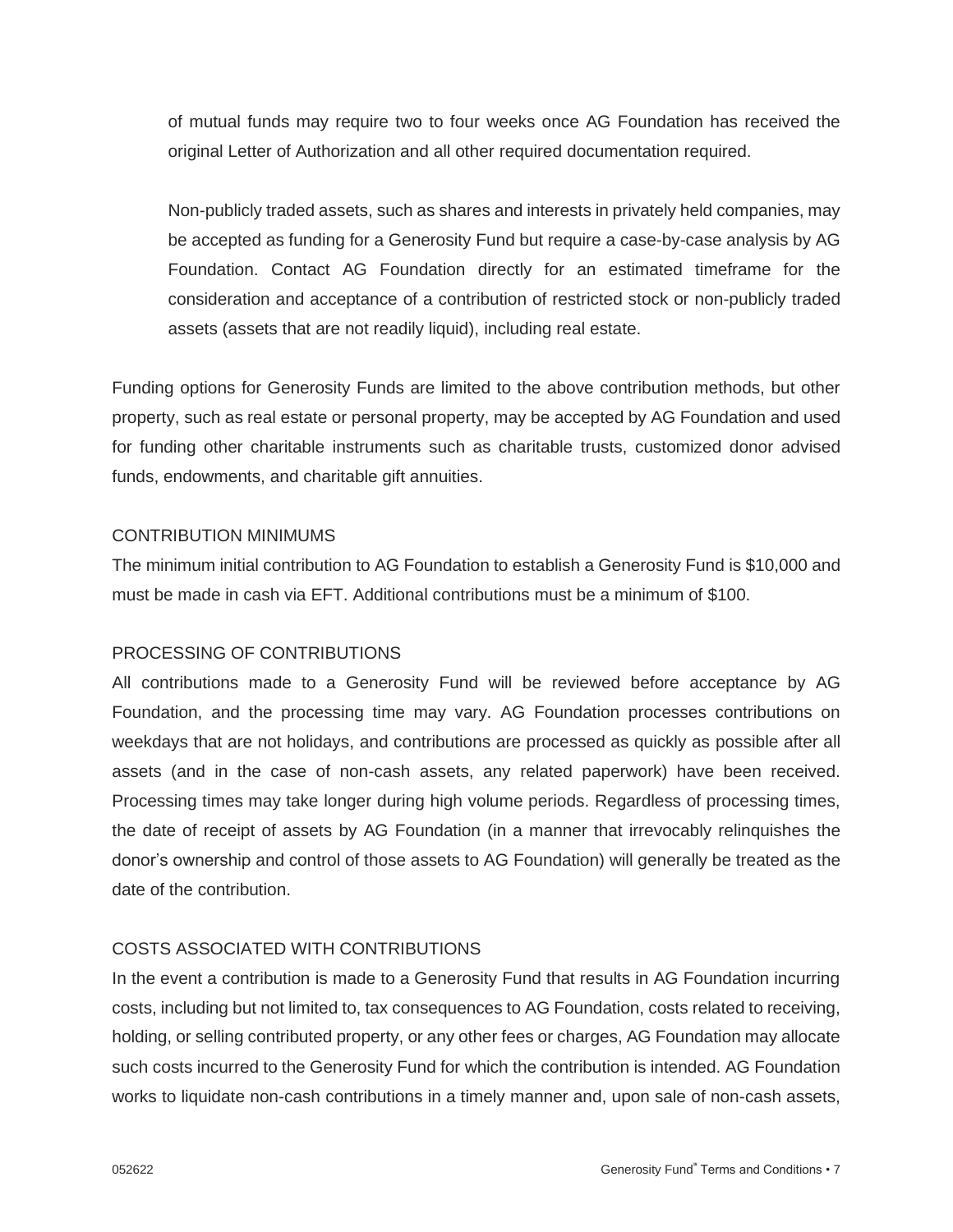allocates to the Generosity Fund the gross proceeds of that sale less any costs incurred by AG Foundation in receiving, holding, and selling the contributed assets. AG Foundation determines and allocates all such costs at its own discretion based on the information available to AG Foundation. AG Foundation reserves the right to set aside all or a portion of the contribution or the proceeds therefrom to cover potential, anticipated, or actual costs related to a contribution until the costs of that contribution are fully and finally determined.

## INVESTMENT OF CONTRIBUTIONS

Generosity Funds are invested to earn a fixed income rate of return. That rate of return is reviewed each calendar quarter but may be adjusted by AG Foundation at any time. Currently, in order to maintain the efficiencies necessary to offer Generosity Funds, additional investment options are not currently available.

#### DEADLINES FOR CONTRIBUTIONS

In general, the date of receipt of assets by AG Foundation (in a manner that irrevocably relinquishes the donor's ownership and control of those assets to AG Foundation) will be treated as the date of the contribution (subject to acceptance by AG Foundation), but contribution deadlines serve as a framework to help anticipate contributions are properly received, accepted, and recorded. From late November until the last business day of each calendar year, AG Foundation may declare contribution deadlines in order to ensure delivery and acceptance of contributions before the December 31 tax deadline for claiming a charitable deduction for that tax year. Generally speaking, to ensure that funds are received, accepted and recorded by the December 31 tax deadline, year-end gifts should be submitted by December 26.

## CONFIRMATIONS OF CONTRIBUTIONS

AG Foundation will communicate confirmations of contributions to the contributing party as required by law. Tax receipts will be separately delivered to the contributing party. The IRS generally requires a taxpayer to substantiate the charitable deductions claimed, so each donor should keep these tax receipts to use as tax records for the year in which any contribution was made. Fair market computations reported in contribution confirmations and tax receipts are good faith estimates provided by AG Foundation as a courtesy to donors, but donors are ultimately responsible for the value claimed for each deduction on their tax returns. Donors should consult with their own tax advisor before claiming any charitable deductions.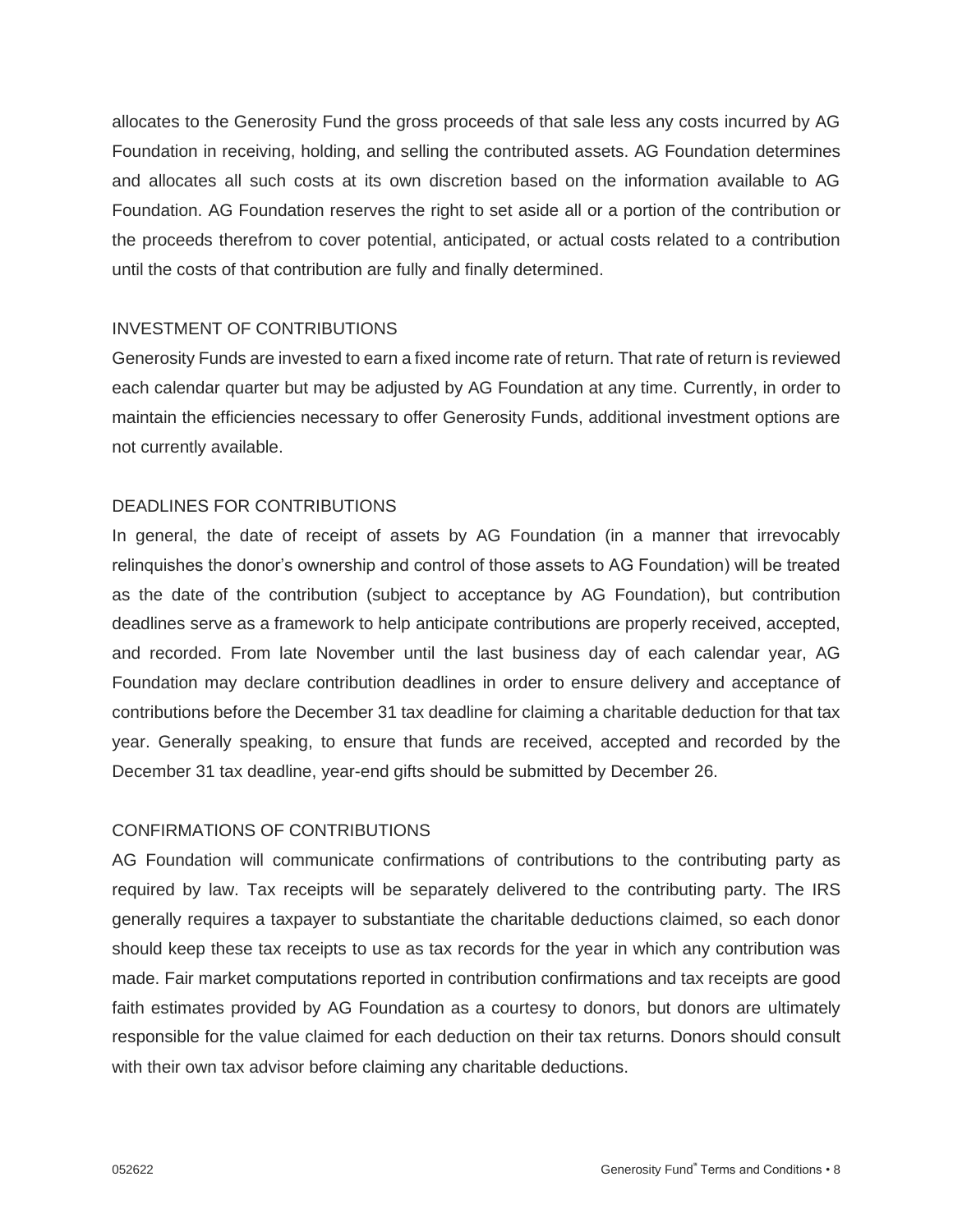A confirmation and tax receipt for a contribution for cash will detail the date of the gift and the cash value of the gift. A confirmation of a contribution for publicly traded securities will detail the date of the gift, security name, number of shares, proceeds from the sale of the securities, and the estimated fair market value for the publicly traded securities. If AG Foundation accepts a contribution of non-publicly traded assets, AG Foundation will acknowledge receipt of the assets, but will not provide or agree to any valuation of such assets. The donor of any non-publicly traded assets, such as real estate, should work with their own tax advisor to ensure compliance with IRS guidelines for substantiation of the valuation of a gift, including the possibility that the donor may need to obtain a qualified independent appraisal and may also need to report valuation of the gift to the IRS on IRS Form 8283.

If a third party contributes to a Generosity Fund, no Fund Holder may claim a tax benefit related to that contribution. Under the IRC, taxpayers are not generally entitled to claim a charitable deduction for contributions made by a third party.

# **GRANTS**

AG Foundation makes grants from Generosity Funds based on the recommendation of Fund Holders or Authorized Agents, and, in the event no Fund Holders remain, then from Successor Advisors. Grants from Generosity Funds are made and are intended to be used exclusively for the furtherance of the charitable purposes of any charitable organization to which a grant is made. AG Foundation reserves the right to undertake additional due diligence efforts to verify the charitable purpose of a grant or the charitable status of an organization to which a grant is recommended. AG Foundation also reserves the right to contact a charitable organization directly to inquire further as part of AG Foundation's due diligence process.

While every effort will be made to approve recommended grants, AG Foundation reserves the right to decline any grant recommendation. Circumstances under which AG Foundation may decline to make a recommended grant include, but are not limited to, the situations set forth below.

# • GRANTS BENEFITING GENEROSITY FUND PARTIES

Grants cannot be made that provide a direct or indirect benefit or anything "more than incidental benefit" to a donor, a Fund Holder, an Authorized Agent, a Successor Advisor or any person with grant recommendation privileges, a family member of any of them, or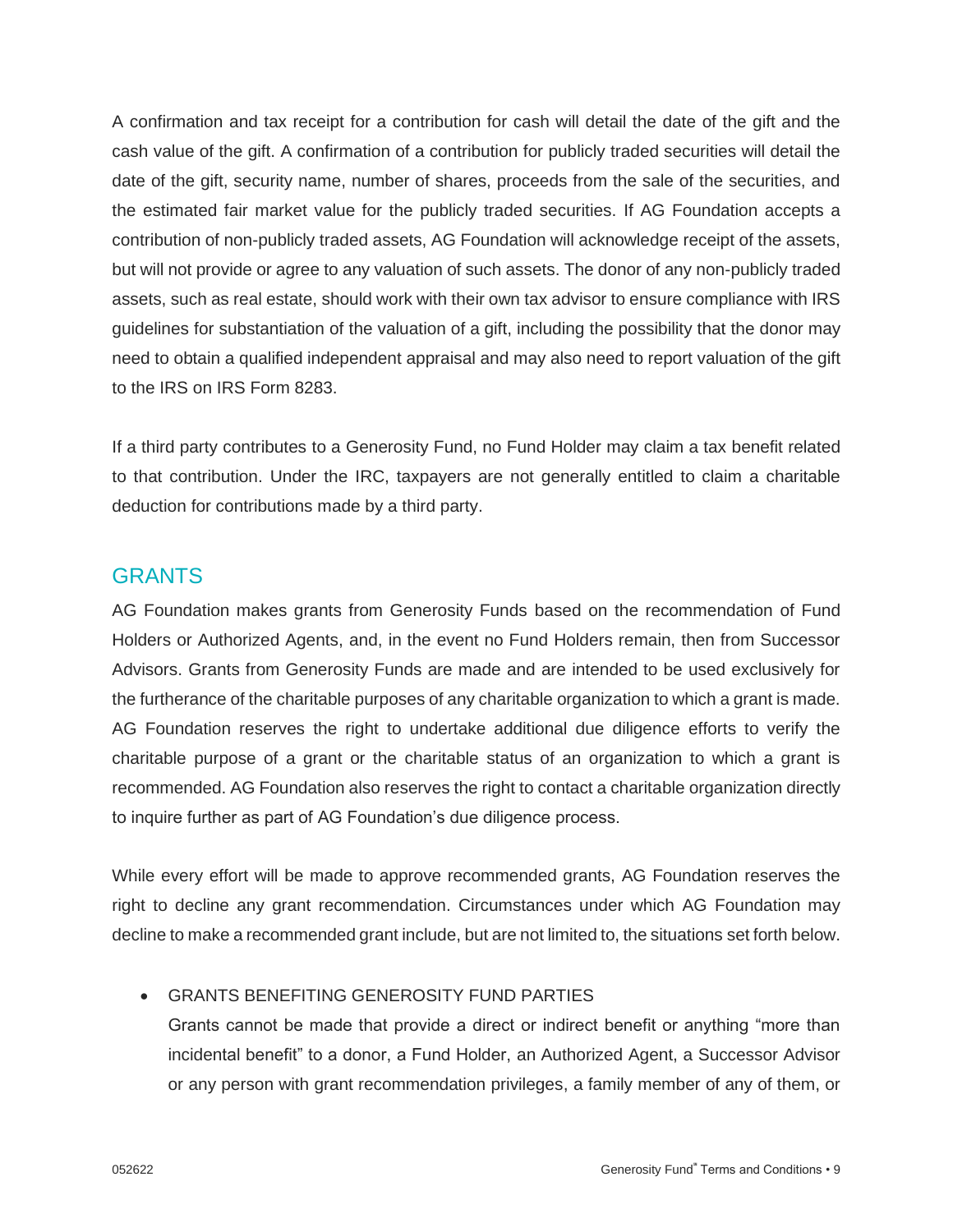other third parties. In addition, grants by AG Foundation from a Generosity Fund cannot be made to complete any legally-binding fundraising or giving obligation of a donor, a Fund Holder, an Authorized Agent, a Successor Advisor, a family member of any of them, or other third parties.

Examples of direct or indirect benefits or legally-binding giving commitments that might lead AG Foundation to decline a grant recommendation include, but are not limited to, the following:

- 1) The grant recommendation is intended to pay for goods or services provided by the grant recipient charity.
- 2) The grant recommendation is intended to pay for raffle tickets or goods or services bought at a charitable auction or charity fundraiser.
- 3) The grant recommendation is intended to procure benefits related to an athletic fund or other membership, social, civic, or religious organization or fund, such as eligibility for preferred seating, special access or privileges, or in the religious, social, or civic context, a membership, licensing, or other credentialing from the fund or organization. The full price to receive any such benefits must be paid out of pocket and is not an allowable grant.
- 4) The grant recommendation is intended to pay a financial obligation, such as an enforceable pledge, that the donor, a Fund Holder, an Authorized Agent, a Successor Advisor, or a family member of any of them has made in a manner that is legally binding. This limitation does not preclude a grant to support or sponsor a third party's walk-a-thon, or other similar fundraising events, so long as that third party is not a donor, a Fund Holder, an Authorized Agent, a Successor Advisor, or a family member of any of them, and the cause does not conflict with the values of AG Foundation.
- 5) The grant recommendation is intended to provide support for a fundraising commitment of the donor, a Fund Holder, an Authorized Agent, a Successor Advisor, or a family member of any of them, such as a walk-a-thon, a church capital campaign, or an alumni pledge to a college, except in situations in which the fundraising commitment has already been met and the grant would only provide excess.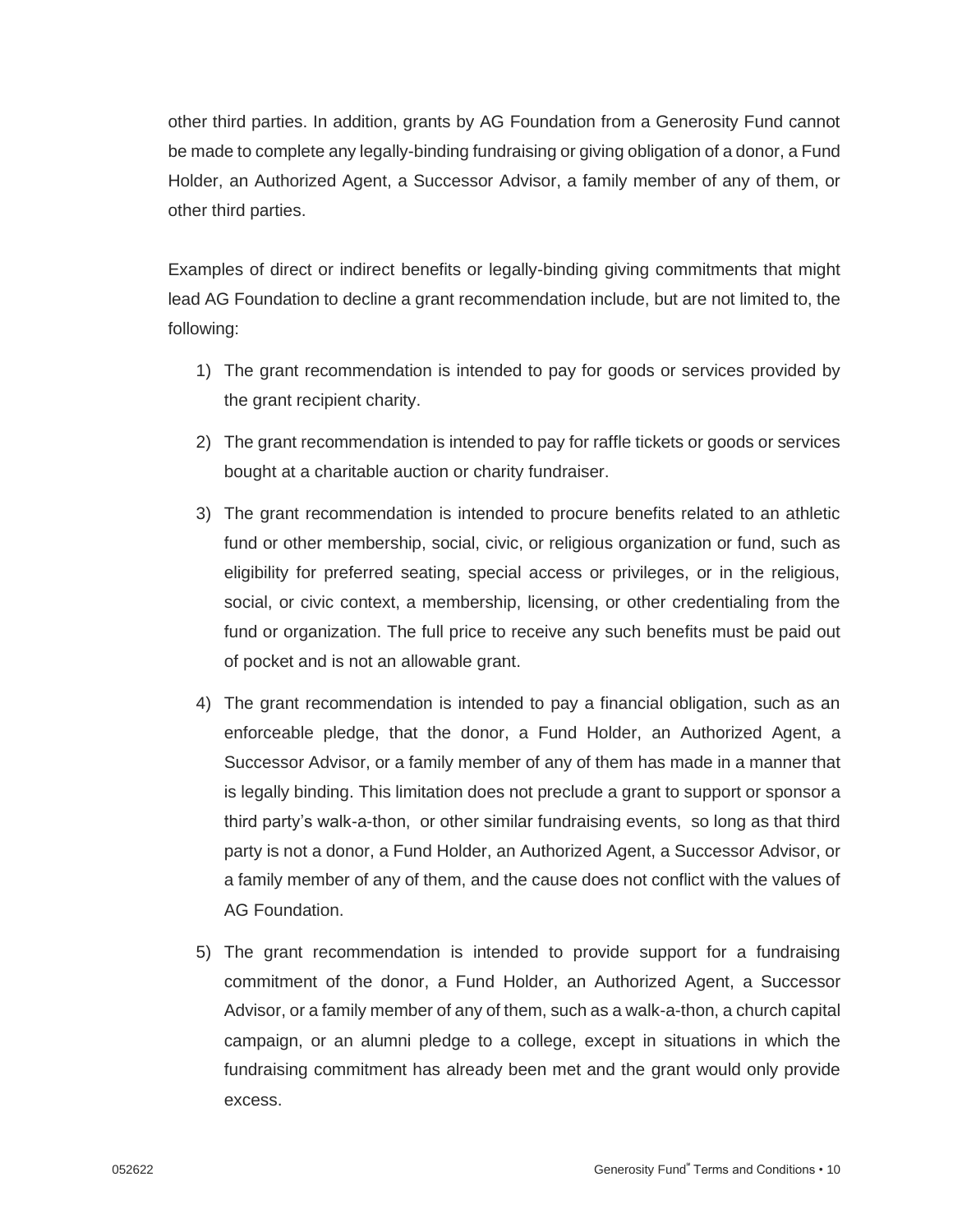- 6) The grant recommendation is intended to pay school tuition and other schoolrelated fees of any person, including any commitments, obligations, or other fundraising expectations set by the school that will be billed as tuition or otherwise adversely affect that student's enrollment if not met.
- 7) The grant recommendation is intended to fund scholarships when the donor, a Fund Holder, an Authorized Agent, a Successor Advisor, or a family member of any of them has sole or direct discretion regarding the granting of the scholarships.
- 8) The grant recommendation is intended to fund travel costs or trip expenses of the donor, a Fund Holder, an Authorized Agent, a Successor Advisor, or a family member of any of them.
- 9) The grant recommendation is intended to assist in covering the expenses, overhead, or wages of a grant recipient charity over which a donor, a Fund Holder, an Authorized Agent, a Successor Advisor, or a family member of any of them has substantial influence or control.
- 10) The grant recommendation is intended to fund the expenses, overhead, travel, or wages of the donor, a Fund Holder, an Authorized Agent, a Successor Advisor, or a family member of any of them incurred on behalf of the grant recipient charity.

# • POLITICAL PURPOSES

Grants cannot be made that provide a benefit to an organization for any political use, including, but not limited to, lobbying, contributions to a political candidate, cause, or legislation, or to support any political campaign activities.

# • CONTROLLED ORGANIZATIONS

Grants cannot be made that provide a benefit to an organization where a Fund Holder, an Authorized Agent, Successor Advisor, donor, any person with grant recommendation privileges, or a family member controls or has substantial influence over control of the organization.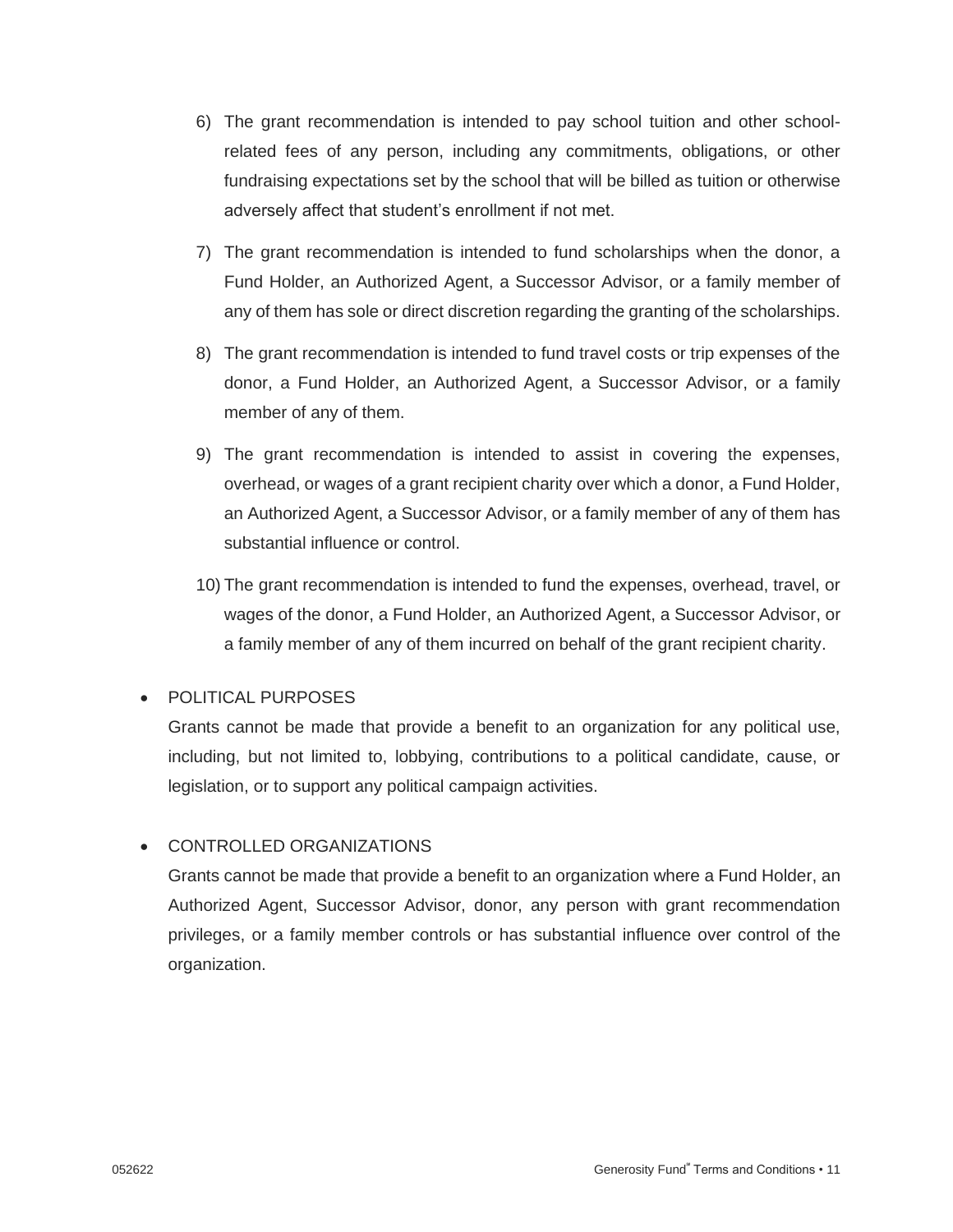# • CONFLICTING ORGANIZATIONS

Grant recommendations to organizations that conflict with the internal policies, principles, or values of AG Foundation will be declined. AG Foundation retains the sole discretion and determination regarding any such conflicting organization.

# • IMPROPER PURPOSES

Pursuant to AG Foundation's due diligence process, and in its sole discretion, grant recommendations for any improper purpose will be declined.

# • SPECIFIC PURPOSE DESIGNATIONS

A grant request made by a Fund Holder, an Authorized Agent, or Successor Advisor may specifically recommend use by the grant recipient charity for a specific purpose designated in advance, such as a building fund or special project. AG Foundation will review the grant recommendation and consider the specific purpose, and AG Foundation, in its discretion, may convey the specific purpose recommendation to the grant recipient charity. AG Foundation reserves the right to make a grant without including specific purpose recommendations or with modified specific purposes recommendations. In making any specific purpose recommendation, AG Foundation communicates to the grant recipient organization that the grant recipient organization has no obligation to use the funds in accordance with the specific purpose recommended and that the grant recipient organization has full autonomy, discretion, and control of the use of those funds within its exempt charitable functions and purposes.

## ANONYMOUS GRANTS

When making a grant recommendation, the default communication to the grant recipient charity will include the name of the Generosity Fund from which the grant was made. A Fund Holder, an Authorized Agent, or a Successor Advisor may request that the name of the Generosity Fund be withheld and kept anonymous. If the name of the Generosity Fund is kept anonymous, the grant will be identified as a grant from a Generosity Fund held by AG Foundation and that the party recommending the grant has requested anonymity. AG Foundation will not release the name or contact information of the Generosity Fund, a Fund Holder, an Authorized Agent, or a Successor Advisor to any grant recipient charity without the explicit consent of the grant recommending party. On occasion, grant recipient charities desire to send letters of thanks for grants received. In the event that a grant recommending party has requested anonymity, AG Foundation will serve as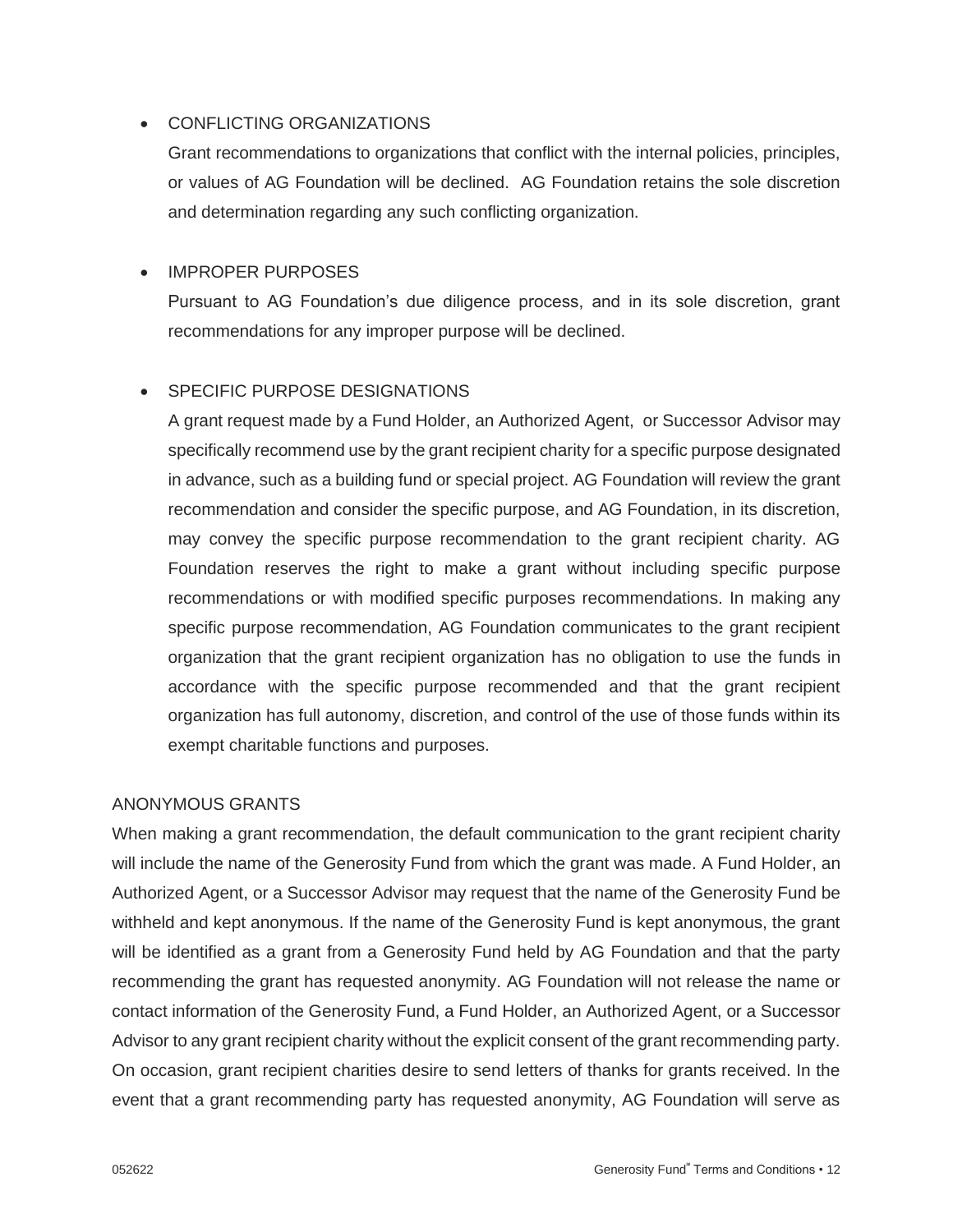recipient of those communications and will forward any letters of thanks to the grant recommending party.

## NUMBER OF GRANTS

AG Foundation allows unlimited grants from a Generosity Fund as long as each grant meets the minimum allowed grant amount.

## MINIMUM ALLOWED GRANT AMOUNT

AG Foundation will consider grant recommendations of \$250 or more. In the event that a Generosity Fund's balance is less than the \$250 minimum allowed grant amount, the balance of the Generosity Fund should be increased through an additional gift to the Generosity Fund in order to make that recommended grant. Only in circumstances in which a Fund Holder, an Authorized Agent, or a Successor Advisor have provided written notice to terminate the Generosity Fund may a grant under \$250 be recommended for the purposes of terminating the Generosity Fund.

## ABANDONMENT OF GENEROSITY FUND

If a Generosity Fund is deemed by AG Foundation to be abandoned, AG Foundation may, at its discretion, grant the entire balance of the Generosity Fund to the default charities named by a Fund Holder, an Authorized Agent, or a Successor Advisor. If no default charities have been named or currently exist, then AG Foundation may grant any remaining balance to one or more IRS-qualified public charities, giving preference to charities or purposes identified by a Fund Holder, an Authorized Agent, or a Successor Advisor over time or to which funds were recommended for granting by the Fund Holder, Authorized Agent, or a Successor Advisor at any time.

## TIMING OF GRANT DISTRIBUTIONS

AG Foundation reviews grant recommendations upon submission. AG Foundation works to distribute the grant as soon as possible pending due diligence review and appropriate internal approvals, usually within seven (7) business days. If a grant recommendation names an organization not already known by AG Foundation, especially if information on that organization is not readily available through the Internal Revenue Service Tax Exempt Organization Search, due diligence, research, and review may take longer.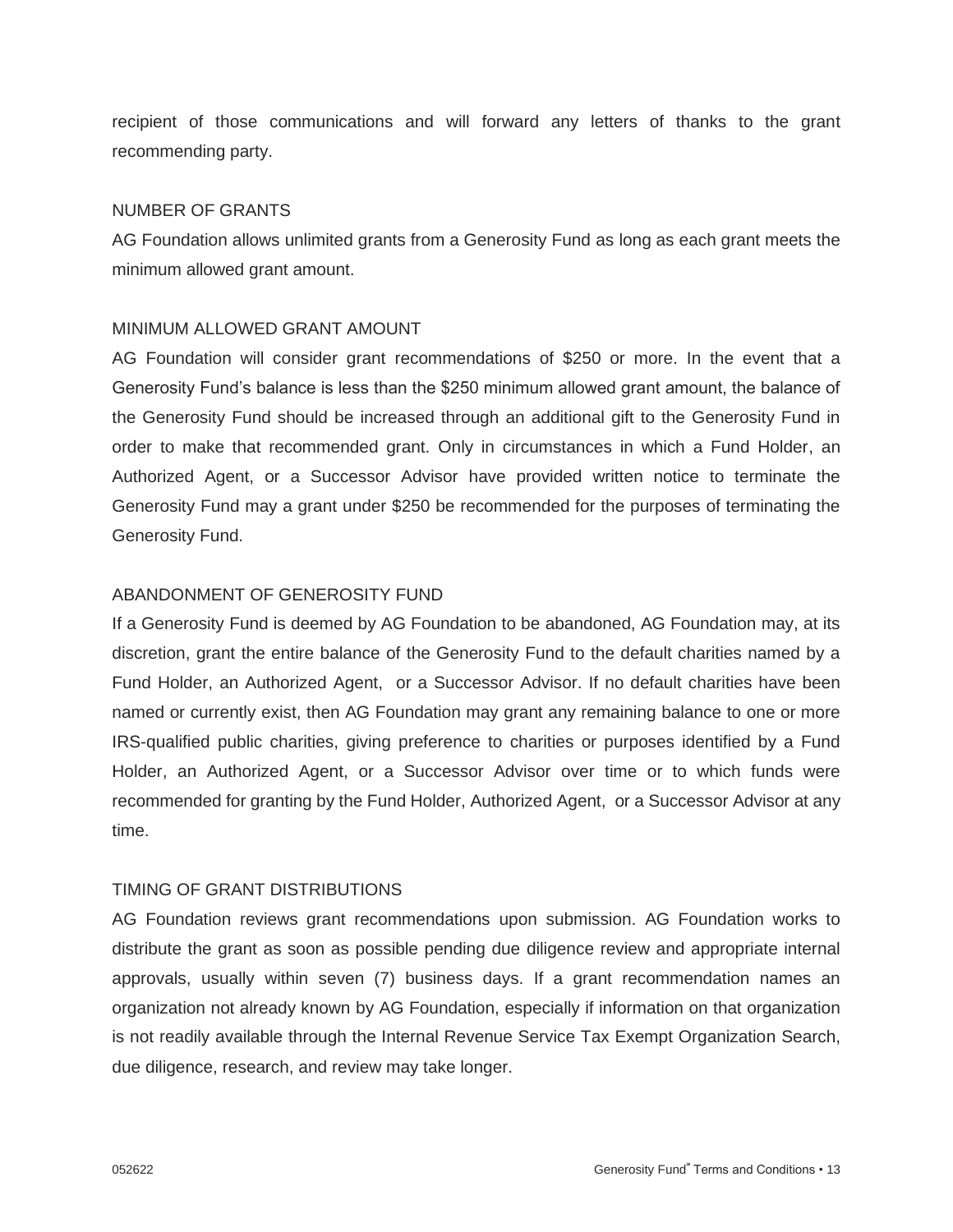#### GRANT CONFIRMATIONS

Grants are made directly by AG Foundation. Each grant check is accompanied by a letter to the grant recipient charity, and in some cases that involve multiple grants within one organization, a detailed spreadsheet might accompany that letter. The letter accompanying a grant check will identify the Generosity Fund from which funds were granted except in circumstances in which anonymity was requested. Grant checks and the accompanying correspondence are mailed via the United States Postal Service to the legal address of the grant recipient charity. It is the general policy that Generosity Fund checks should not be directly delivered to the grant recipient charity by a donor, Fund Holder, or Successor Advisor.

After each grant is processed, a Fund Holder, Authorized Agent, or Successor Advisor should be able to verify completion of the grant via AGFinancial's Online Access system ("Online Access") to the Generosity Fund. If anonymity is not requested, a Fund Holder, Authorized Agent, or Successor Advisor may also receive a confirmation directly from the grant receipt charity. In such event, the confirmation should not be considered a receipt with which an additional charitable deduction may be claimed because the grant itself was made by AG Foundation, not a Fund Holder, Authorized Agent, or Successor Advisor. Any charitable deduction available to the donor is only available upon the initial contribution to the Generosity Fund, not at the time of the grant itself.

# TAX CONSIDERATIONS

A donor may qualify for tax benefits under federal law for making a contribution to a Generosity Fund. Note that this discussion of tax considerations is limited to federal taxes under the United States' IRC. State level tax considerations are beyond the scope of this discussion and vary state to state. Also, each taxpayer's tax circumstances are different, and additional rules or regulations may apply that are not considered here. A tax advisor should be consulted regarding any tax considerations related to a gift to a Generosity Fund.

## CHARITABLE DEDUCTION

Generally speaking, donors who qualify to claim itemized deductions on their federal income tax returns may take an itemized charitable deduction as of the date a contribution to a Generosity Fund is completed, subject to general limitations below and the limitations set by the IRC. The value of the deduction a donor may claim will depend, in part, on the type of asset used to make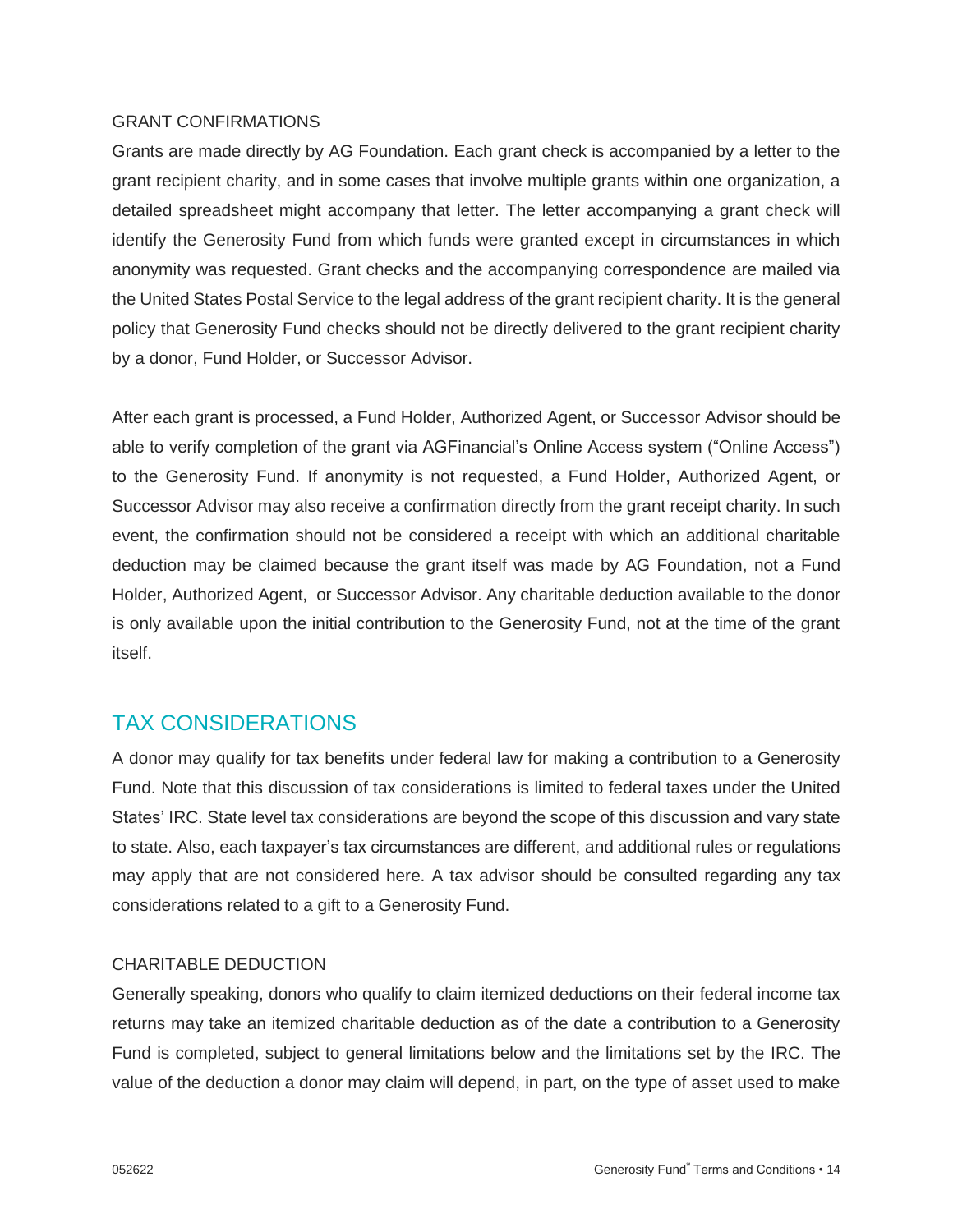the gift to the Generosity Fund. Gifts of cash equivalents are generally treated most favorably for charitable deduction purposes. Consult a tax advisor for further discussion of the deductibility of different types of assets.

For gifts of cash equivalents (by check, EFT, or wire), the charitable deduction amount is typically based on the amount of the actual contribution, subject to the percentage limitations discussed below under Other Tax Considerations.

For gifts of publicly traded securities, the charitable deduction amount is impacted by the amount of time the security was held by the donor before the gift. Publicly held securities contributed after being held by the donor for more than one year will generally be deductible based on the fair market value of the securities on the date the contribution is made. Fair market value of a publicly traded security is calculated as the mean of the high and low prices of the security reported on the date the gift is made. For gifts of mutual fund shares held more than one year by the donor, the deduction will be the fair market value of the shares contributed, calculated as the closing price on the date the gift was completed. For securities or mutual funds held by the donor for one year or less, the deduction is generally limited to the lesser of the donor's cost basis or the fair market value.

For securities that are not publicly traded, the charitable amount is also impacted by the amount of time the security was held by the donor before the gift. If non-publicly traded securities are contributed after being held by the donor for more than one year, the charitable deduction related to that gift will typically be based on the fair market value of the securities on the date the contribution was made. Due to the non-public status of the securities, AG Foundation (if it accepts a gift of non-publicly traded securities) can acknowledge receipt of the gift of securities, but cannot provide or agree to any valuation of the fair market value of the securities. The donor should obtain a qualified independent appraisal of the fair market value of the non-publicly traded securities as of the date of the gift. That appraised fair market value may be higher or lower than the amount at which AG Foundation is able to sell the non-publicly traded securities. A donor of non-publicly traded securities should consult their tax advisor for more information on the tax implications and valuation of a gift of such securities.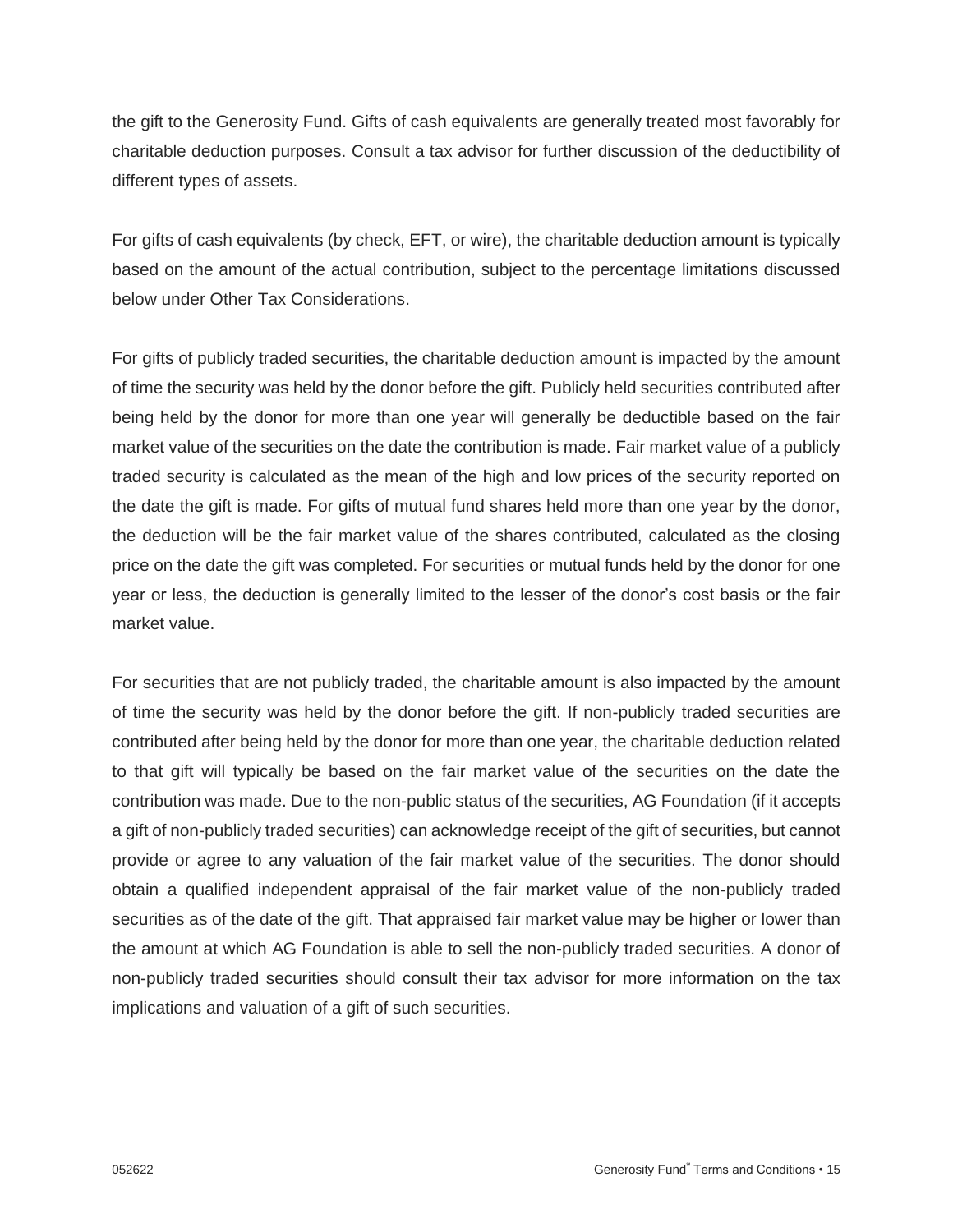## OTHER TAX CONSIDERATIONS

Charitable deductions are subject to "percentage limitations" based on the type of organization to which the gift is given and the type of asset that is given. These limitations can restrict the total deduction that can be used in one year to a specific percentage of the taxpayer's adjusted gross income ("AGI") in the year the deduction is claimed. In most circumstances, contribution amounts that are in excess of these percentage limitations may be carried forward for up to five subsequent years for further deductibility. AG Foundation is considered a public charity by the IRS which gives it the most favorable deduction status under IRS rules regarding the types of organizations to which gifts may be given.

As of the date of this document, deductions for long-term capital gain property (such as appreciated securities held for more than one year) may typically be taken up to 30% of the AGI of the taxpayer in the year of the gift. Deductions for all other contributions (including short-term capital gain property and cash equivalents) may typically be claimed for up to 60% of the AGI of the taxpayer in the year of the gift. A taxpayer's ability to itemize deductions in order to take advantage of charitable deductions is subject to certain limitations set forth by the IRC. A tax advisor will be able to provide the necessary analysis to help a taxpayer determine if he or she can itemize deductions and how much to claim for charitable deductions on the income tax return.

# TAX TREATMENT OF INCOME INSIDE A GENEROSITY FUND

Funds held in a Generosity Fund may accrue income over time based on the investment of the Generosity Fund. Funds held inside a Generosity Fund are funds that have been gifted to AG Foundation, and any income that accrues on the principal of the fund is income of AG Foundation that is attributed by AG Foundation to a specific Generosity Fund, all for the benefit of additional giving from the Generosity Fund. The income that accrues inside a Generosity Fund is not a part of a donor's taxable estate. A donor is not subject to tax on the income that accrues inside the Generosity Fund. In addition, a donor is not eligible to claim a charitable deduction as to that income. Income and loss inside the Generosity Fund is only income and loss of AG Foundation as to that fund and has no financial or tax impact on a donor.

## TAX TREATMENT OF GRANTS FROM A GENEROSITY FUND

Funds held inside a Generosity Fund are funds that have been gifted to AG Foundation. As such, a grant from a Generosity Fund to a third-party charitable organization is a grant by AG Foundation of its own assets to that other charitable organization. Donors are not eligible to claim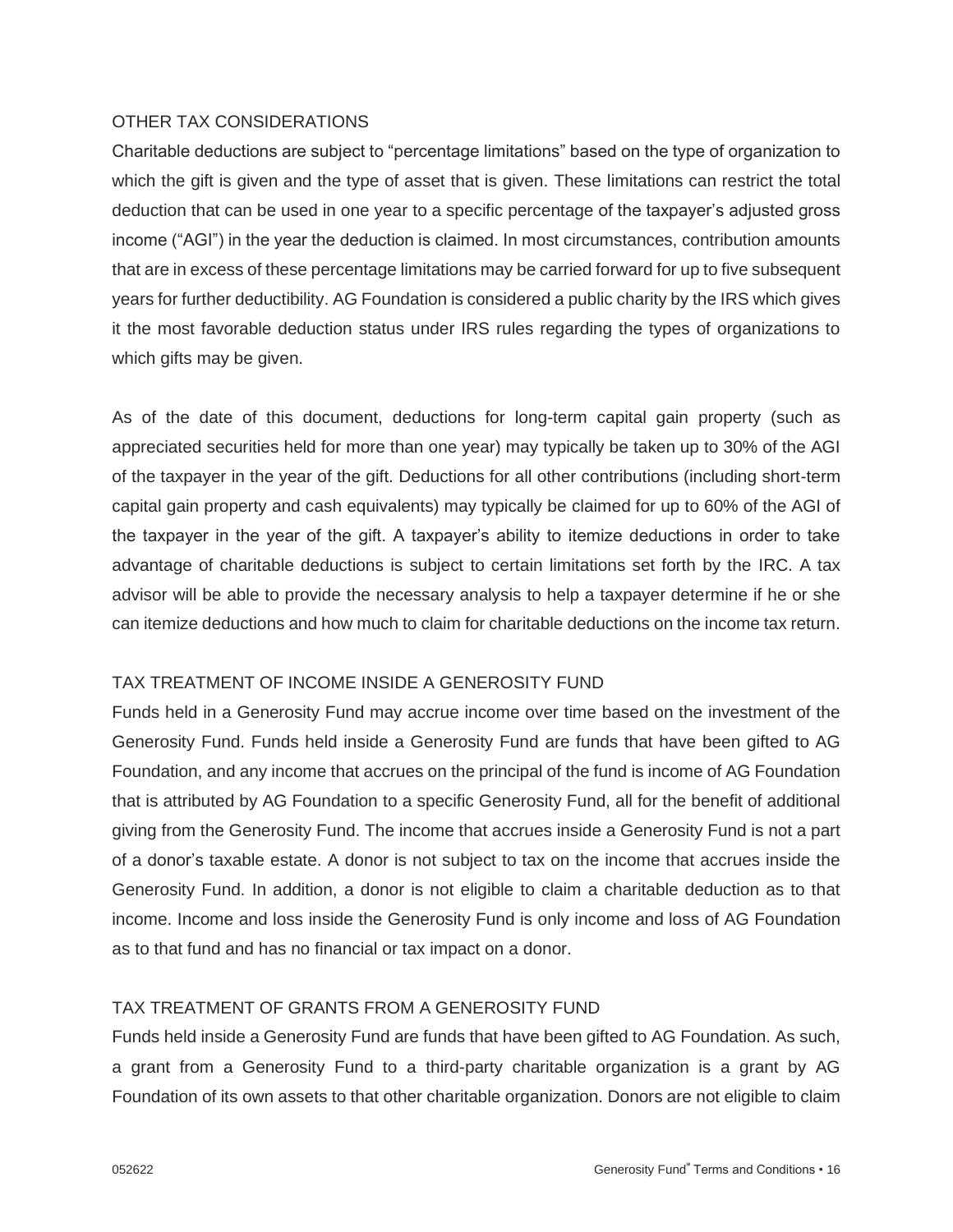a charitable deduction when the Generosity Fund makes a grant from that Fund Holder's Generosity Fund to a third-party charitable organization. A donor's opportunity to claim a charitable deduction is the donation of assets by the donor to the Generosity Fund. Donors do not have additional opportunity for a charitable deduction when the Generosity Fund grants funds to a third-party charitable organization. If the third-party charitable organization sends the donor a charitable gift receipt for the grant from the Generosity Fund to that charity, the receipt should not be used for tax purposes to claim an additional charitable deduction.

#### TAX FORMS

For donors who contribute publicly traded securities, the IRS requires taxpayers to complete and file additional tax forms (IRS Form 8283) with their federal income tax return for any non-cash gift of property valued at \$500 or more, including publicly traded and other securities as well as nonpublicly traded assets. Each donor is ultimately responsible for ensuring that the information filed with his or her tax return is complete and accurate. For additional information regarding tax filing and substantiation requirements, each donor should consult his or her tax advisor.

# **TESTAMENTARY**

## TESTAMENTARY GIFTS TO A GENEROSITY FUND

A Generosity Fund may accept properly designated testamentary gifts that become effective upon the death of a donor. A donor may name AG Foundation as beneficiary of cash equivalents, securities, or other property through a Last Will and Testament, trust, or other testamentary instrument, or as the beneficiary of other non-probate property, including but not limited to, an individual retirement account (IRA), a 401(k) or 403(b) account, an irrevocable trust (such as charitable remainder trust or charitable lead trust), a life insurance policy, or a bank account or brokerage account that allows naming of beneficiaries. Testamentary contributions for the benefit of a Generosity Fund should be made to AG Foundation for allocation to an existing Generosity Fund. Contact AG Foundation for suggested language for a bequest or other testamentary gift.

AG Foundation will not accept changes or additions to advisory privileges (such as the naming of a Fund Holder or Successor Advisor) or grants out of a Generosity Fund through any testamentary document. AG Foundation recommends consultation with a legal or tax advisor to determine how tax rules will apply to a donor's particular situation when establishing a testamentary gift to a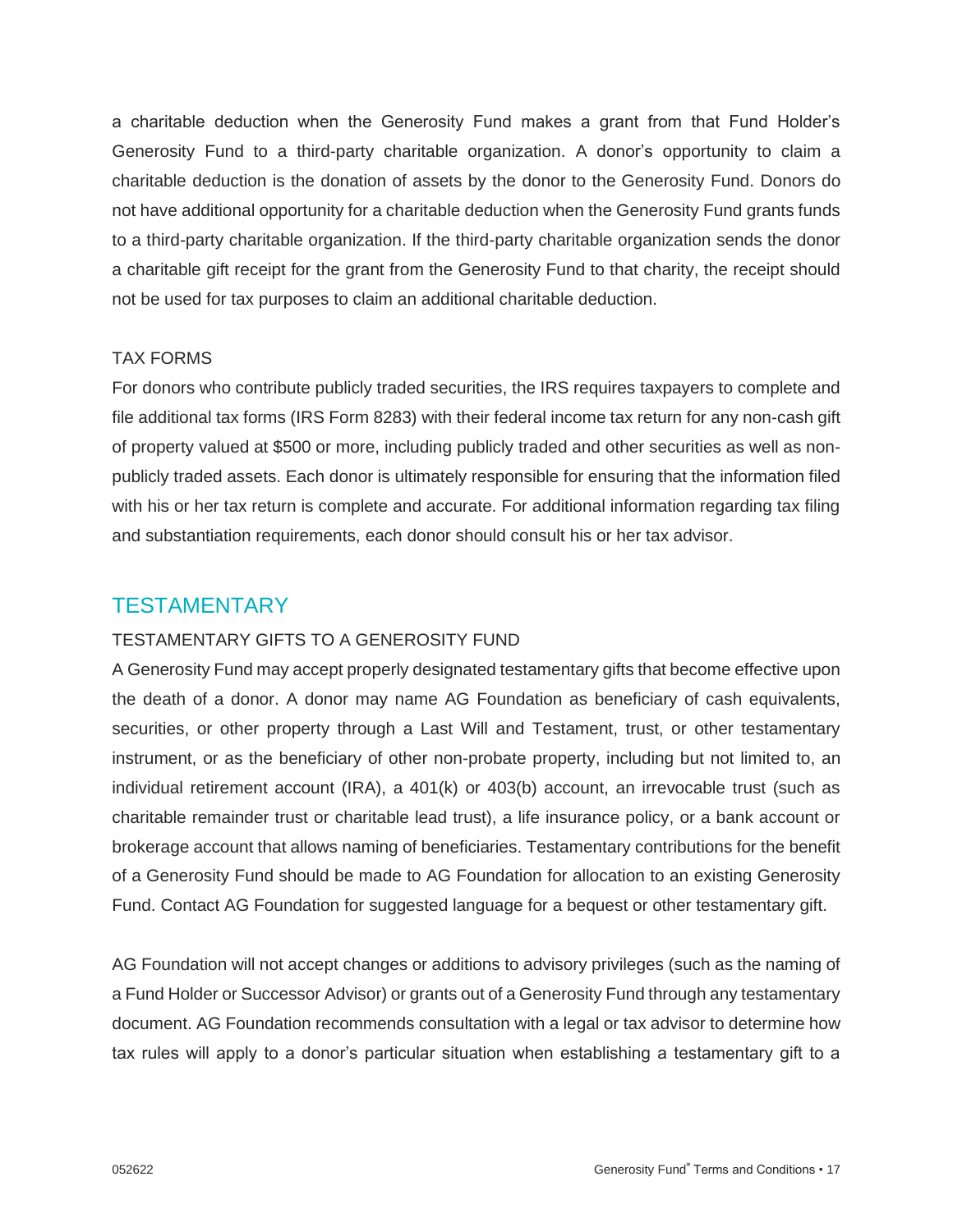Generosity Fund through a Last Will and Testament, trust, beneficiary designation, or other deferred gift.

# TESTAMENTARY INSTRUCTIONS

Testamentary instructions through a Last Will and Testament, revocable trust, or other trust will not generally be considered by AG Foundation in its decision making and determinations upon the death of the Fund Holders. In addition, no unauthorized party, including the executor or trustee of the Fund Holder or a Successor Advisor may access information about the Generosity Fund or receive any personal information or transaction history with respect to a Generosity Fund.

Only upon the last death of any remaining Fund Holder(s) will the Successor Advisor(s) step into a place of capacity and responsibility regarding the Generosity Fund. In that event, AG Foundation will convert the balance of that Generosity Fund to a new Generosity Fund with the Successor Advisor as the initial Fund Holder, and in that event, as Fund Holder, that individual will be able to name new Fund Holders or new Successor Advisors to the newly created Generosity Fund. If a Generosity Fund has multiple Successor Advisors, AG Foundation will split the remaining balance of the Generosity Fund into multiple new Generosity Funds in order to allow each Successor Advisor to be able to name other Fund Holders or Successor Advisors to his or her own unique Generosity Fund and grant the funds of that Generosity Fund.

In any event in which a Successor Advisor does not respond within ninety (90) days of notice from AG Foundation, AG Foundation shall be authorized to distribute the remaining balance of the Generosity Fund to one or more IRS-qualified public charities, giving preference to any charities or purposes identified by a Fund Holder or a Successor Advisor over time or to which funds were recommended for granting by a Fund Holder or a Successor Advisor at any time.

# RECORDKEEPING AND REPORTING

# CONFIRMATIONS OF GENEROSITY FUND ACTIVITY

Confirmations of Generosity Fund activity will be made available to a Fund Holder, Authorized Agent, or a Successor Advisor through transaction activity records available via Online Access.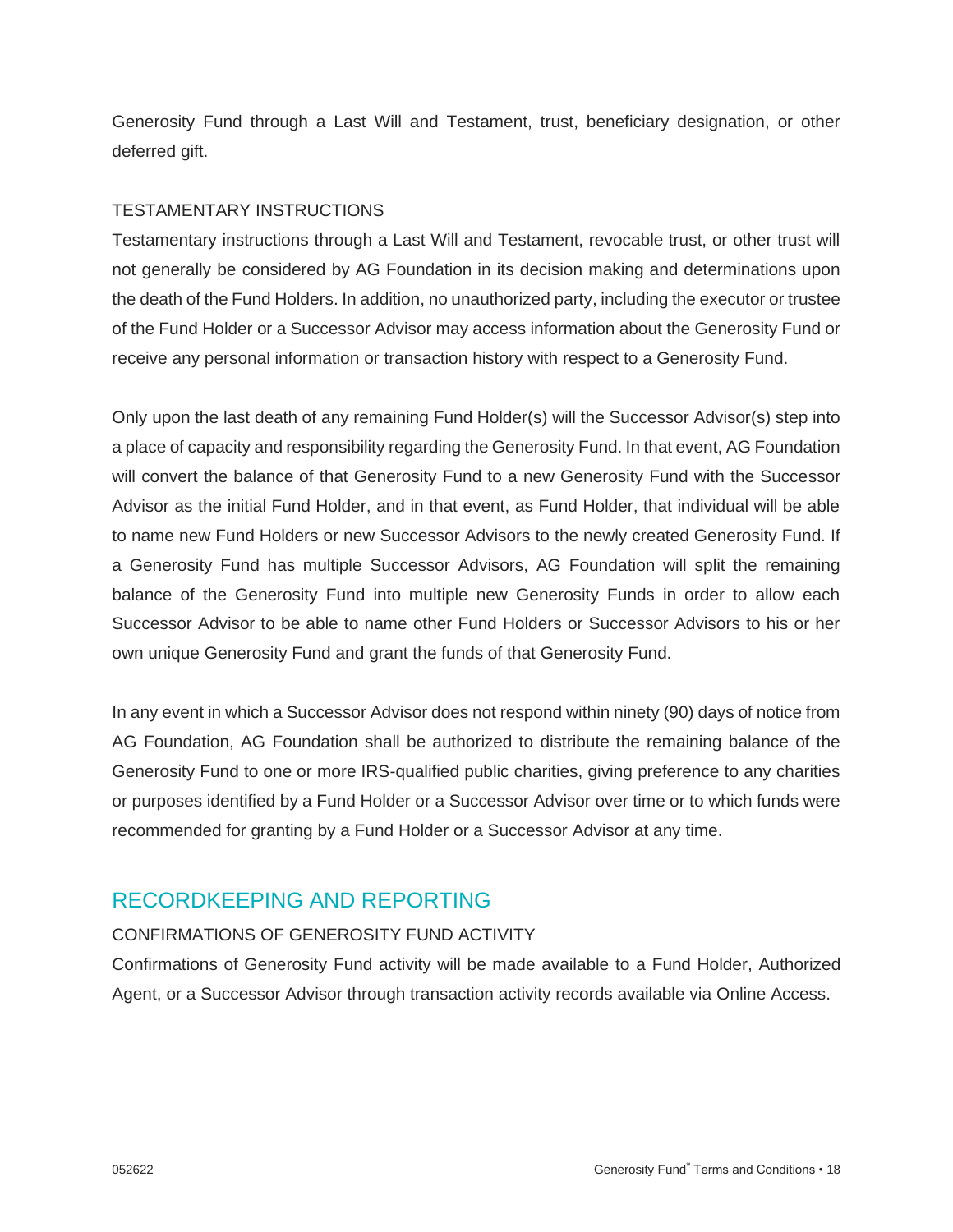## REPORTS AND STATEMENTS

As required by law, AG Foundation will make available any financial reports or other information on transaction activity within a Generosity Fund. Reporting, including quarterly statements or annual reports, will be made available by US mail and/or in digital form through Online Access. Any reports or statements produced by AG Foundation should be read carefully to ensure accuracy. Any error in a report or statement should be reported to AG Foundation as soon as practicable.

# FEES AND EXPENSES

Currently no fees, namely administrative, management, or granting fees, are assessed on Generosity Funds. AG Foundation reserves the right to assess fees on Generosity Funds in the future as deemed necessary to continue the Generosity Fund program, but at this time, no fees apply except for fees or expenses incurred related to liquidation of non-cash contributions.

# ARBITRATION INFORMATION

All claims and disputes arising under or relating to this Agreement are to be settled by binding arbitration in the State of Missouri. The arbitration shall be conducted on a confidential basis pursuant to the rules of the American Arbitration Association. Any decision or award as a result of any such arbitration proceeding shall be in writing and shall provide an explanation for all conclusions of law and fact and shall include the assessment of costs, expenses and reasonable attorneys' fees. An award of arbitration may be confirmed in a court of competent jurisdiction.

# CHANGES TO THE TERMS AND CONDITIONS

AG Foundation may revise and update these Terms and Conditions from time to time in its sole discretion. All changes are effective immediately when posted and apply to all existing Generosity Funds and those established thereafter. However, any changes to the arbitration provisions set forth above will not apply to any disputes for which the parties have actual notice on or before the date the change is posted in Online Access.

A Fund Holder's or Authorized Agent's continued use of a Generosity Fund following the posting of revised Terms and Conditions means that he has accepted and agreed to the changes. Fund Holders are expected to review the Terms and Conditions from time to time to be aware of any changes, as they are binding on all Fund Holders, Authorized Agents, and Successor Advisors.